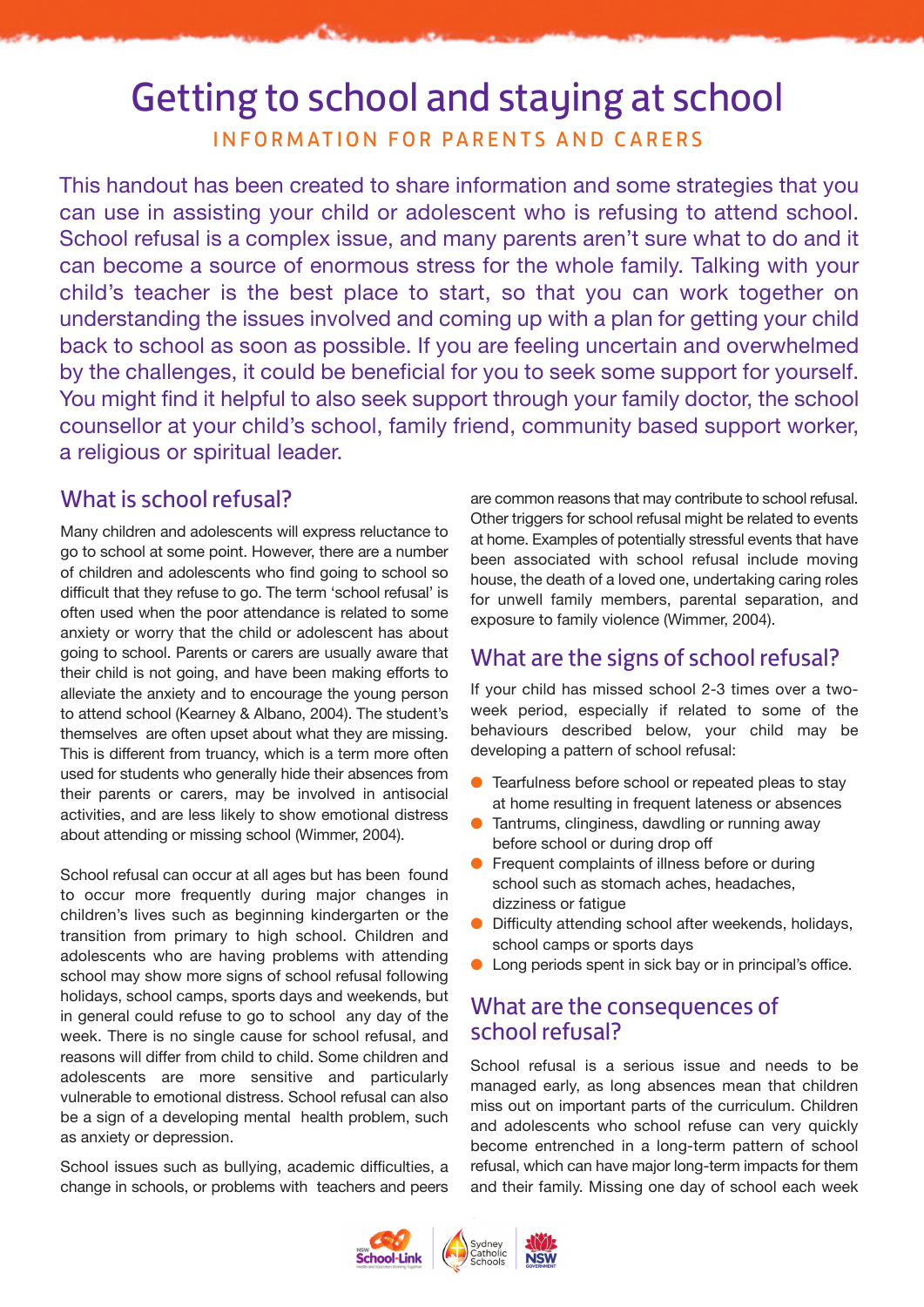adds up to 2 months' worth of learning missed over a year, and it has been shown that every day absent in high school has an impact on numeracy skills (Queensland Department of Education, Training and Employment, 2013).

Missing out on education is detrimental to lifelong learning and development in many ways. A week is a long time in the playground, so frequent absences might jeopardise children's social relationships. School refusal can also create conflict and strained relationships within families as a result of disruptions to routines, and might even affect income as parents or carers forgo work to stay home with the child. Some research has shown that school refusal has been associated with a higher chance of having problems later in life with mental health and social relationships, in addition to affecting the ability to get employment (Queensland Department of Education, Training and Employment, 2013; Silove et al., 2002; Flakierska-Praquin et al., 1997).

### How can you help at home?

As challenging as the situation may be, it is important to try and remain calm and not make too big a deal of the school refusal as this could inadvertently prolong the school refusal behaviour. Keep up with extra-curricular and family activities to support resilience and give your child the experience of enjoyment and success. Some of the following tips may be useful (Bernstein, 2014):

It is important to listen to your child's concerns and fears of going to school. Some of the reasons for refusing to attend school may include a peer who is bullying them, problems on the bus or carpool ride to school, or fears of inability to keep up with the other students in the classroom. These issues can be addressed if they are known.

- If your child is complaining of illness, it is recommended that you visit your family doctor to have this checked out.  $\bullet$
- School refusal can be a sign of developing mental health problems like anxiety and depression. If your child or adolescent tells you they are having problems like this, or if you have noticed they have had other changes in mood or behaviour, it would be good to discuss these with the school counsellor or your child's family doctor. They can help advise whether these kinds of problems could be playing a role and, if so, what to do next.
- Being firm and kind in getting your child to school regularly and on time will help, including not prolonging the goodbyes.  $\bullet$
- Reassure your child that you will be at home upon their l return from school. Keep your message consistent.
- Let your child know that you will be doing "boring stuff" at home during the school day, or going to work, so they don't think they are missing out on something.  $\bullet$
- **If your child simply refuses to go to school, some** parents have found that decreasing the reward for staying home helps e.g. if they stay at home, do not allow video games, television, toys, snacking, parental attention.
- Find out what subjects/work is being done at school and provide similar education at home, when possible. This is especially relevant if your child's reported "sickness" seems to disappear once they are allowed to stay at home. l
- Praise your child's positive behaviours while ignoring the negative behaviour.  $\bullet$
- Seek professional help for yourself and your child.

# Everybody has a responsibility to help children Families, carers, the student, the school and the community

School refusal could be thought of as a symptom, like when a child develops a fever. Investigating to find out the cause early on and then taking appropriate steps is the best way to keep the situation from developing into something more serious.

#### Missing school matters and *every day counts*



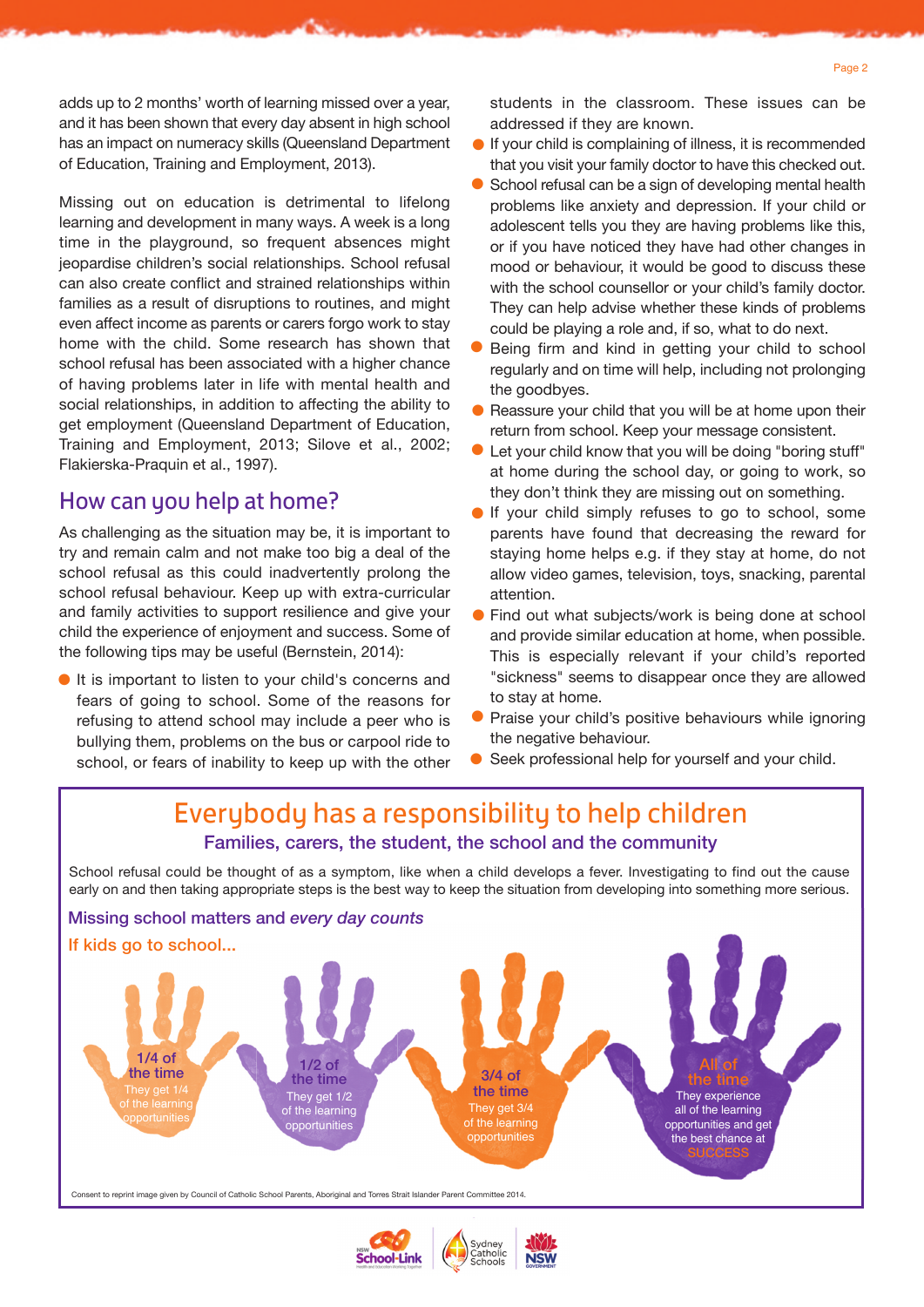### What to do at school?

- Talk to your child's class teacher or year advisor as l soon as practical. It is important that parents and school staff share an understanding of the issue and are in agreement with how to develop strategies to address the school refusal behaviour. Don't be afraid to work with the school staff on this issue, as they will also be eager to work with you to help get your child back to class.
- **•** Prolonged goodbyes in the playground may become difficult, so plan an exit strategy with the school staff, and stick to it, despite the upset that might ensue.
- Be on time to pick up your child from school if you provide transportation.

Despite the difficulties that school refusal brings to your family, it is important to have confidence that these behaviours can be resolved with appropriate support and time. This will help model to your child that they too can have confidence they will overcome this difficulty (Flakierska-Praquin et al., 1997).

Parents and carers can find it difficult to respond to their child's school refusal. You might find yourself becoming impatient and frustrated. It is also common that, when faced with parenting challenges, parents/carers find themselves disagreeing about how best to respond to their child's behaviour. Remember it will take patience and time, be open to getting support, and know that occasionally you might have to change your approach to find what will work for your child or adolescent.

### Who can you approach for help?

### At school

Seeking support from the staff at your child's school can be helpful as there are ways that they can help you turn this behaviour around. Schools and parents can work collaboratively to help the students to develop better coping skills, relax, and improve social skills. School personnel that can assist you include the class teacher, year advisor, welfare staff, home school liaison officers, Principal, Assistant Principal and the school counsellor. If you feel that you have not succeeded in getting the support you require, don't give up. Try approaching someone else at the school.

#### In the community

There are a variety of resources available in the community. Some of these may be able to help with different aspects of what might be contributing to your child's difficulty attending school, or with more general stresses on the family. A few are listed below, and many more can be found on the websites listed under "Useful links and resources".

If you, your child's school counsellor, or their family doctor thinks your child or adolescent may benefit from specialist community mental health services, you can find out more information about the mental health services in your local area by calling the NSW Mental Health Line: 1800 011 511.

Information specific to Aboriginal or Torres Strait Islander services can be found by visiting the following www.cesphn.org.au/programs/aboriginal-health

If you are new to Australia and would like some additional support around family life in a new country, you may wish to contact the organisations listed below. They will also have access to interpreter services and translated materials.

- Ethnic Communities' Council of NSW www.eccnsw.org.au/Home.aspx Phone (02) 9319 0288
- **Transcultural Mental Health Centre NSW** www.dhi.health.nsw.gov.au/tmhc/ Phone 1800 648 911 (free call) or (02) 9912 3851
- **Asylum Seekers Centre** www.asylumseekerscentre.org.au Phone (02) 9078 1900

### Useful links and resources

**•** beyondblue www.beyondblue.org.au

The organisation provides a website with a large number of resources and links for answering questions and finding treatments for people with depression, anxiety disorders and related mental disorders. The website includes pages of content for parents/carers and for young people.

### ● Black Dog Institute www.blackdoginstitute.org.au

The Black Dog Institute website has information on diagnosis, treatments and prevention of mood disorders such as depression and bipolar disorder.

#### **• Children of Parents with Mental Illness (COPMI)** www.copmi.net.au

This national initiative promotes better outcomes for children and families where a parent experiences mental illness, by providing information and support to children and young people who have parents with mental illness, and their families and friends. The website has information on what to do when irregular school attendance is related to the child or young person's caring role for a parent or family member with a mental illness.